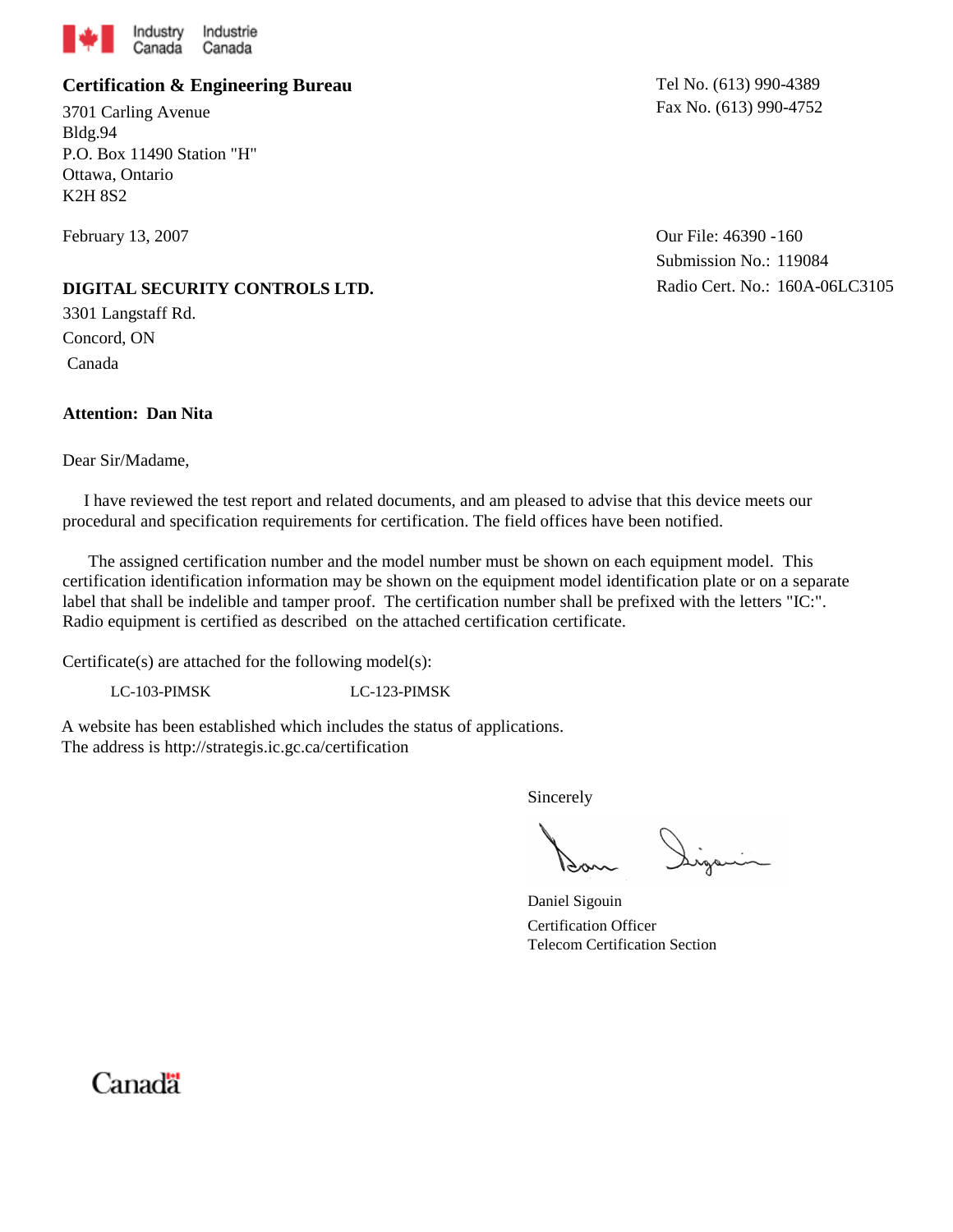

## **TECHNICAL ACCEPTANCE CERTIFICATE**

## **CERTIFICAT D'APPROBATION TECHNIQUE**

| <b>CERTIFICATION No.</b><br>No. DE CERTIFICATION       | $\gg$                                           | 160A-06LC3105                   |                              |                            |                       |  |  |  |
|--------------------------------------------------------|-------------------------------------------------|---------------------------------|------------------------------|----------------------------|-----------------------|--|--|--|
| <b>ISSUED TO</b><br>DÉLIVRÉ A                          | $\gg$                                           | DIGITAL SECURITY CONTROLS LTD.  |                              |                            |                       |  |  |  |
| <b>TYPE OF EQUIPMENT</b><br><b>GENRE DE MATÉRIEL</b>   | $\gg$                                           | <b>Field Disturbance Sensor</b> |                              |                            |                       |  |  |  |
| <b>TRADE NAME AND MODEL</b><br><b>MARQUE ET MODELE</b> | $\gg$                                           | $LC-103-PIMSK$                  |                              |                            |                       |  |  |  |
| <b>FREQUENCY RANGE</b><br><b>BANDE DE FRÉQUENCES</b>   | <b>EMISSION TYPE</b><br><b>GENRE D'ÉMISSION</b> |                                 | R.F. POWER<br>PUISSANCE H.F. | <b>SPECIFICATION/ISSUE</b> | SPÉCIFICATION/ÉDITION |  |  |  |
| 10.5250 GHz                                            | 433KP0N                                         |                                 | 39.00 mW                     | <b>RSS210</b>              | 6                     |  |  |  |

Certification of equipment means only that the equipment has met the requirements of the above noted specifications. License applications, were applicable to use certified equipment, are acted on accordingly by the issuing office and will depend on the existing radio environment, service and location of operation.

This certificate is issued on condition that the holder complies and will continue to comply with the requirements of the radio standards specifications and procedures issued by the Department.

L'homologation de matériel signife seulement qu'il est conforme aux exigences du cahier des charges mentionné ci-dessus. Les demandes de licence, le cas échéant en vue de l'utilisation de matériel certifié seront traitées en conséquence par le bureau chargé de délivrer les dites licences, en tenant compte du milieu radioélectrique ambiant, du service radio existant et de l'emplacement de la station.

Le présent certificat est délivré à la condition que le détenteur se conforme et continue à se conformer aux cahiers des charges et procédures publiées par le ministère.

#### **ISSUED UNDER THE AUTHORITY OF MINISTER OF INDUSTRY DÉLIVRÉ AVEC L'AUTORISATION DU MINISTRE DE L'INDUSTRIE**

DATE **February 13 2007**

Can

DIRECTOR GENERAL DIRECTEUR GÉNÉRAL<br>SPECTRUM ENGINEERING GÉNIE DU SPECTRE SPECTRUM ENGINEERING Bob Corey

FOR

Canadä